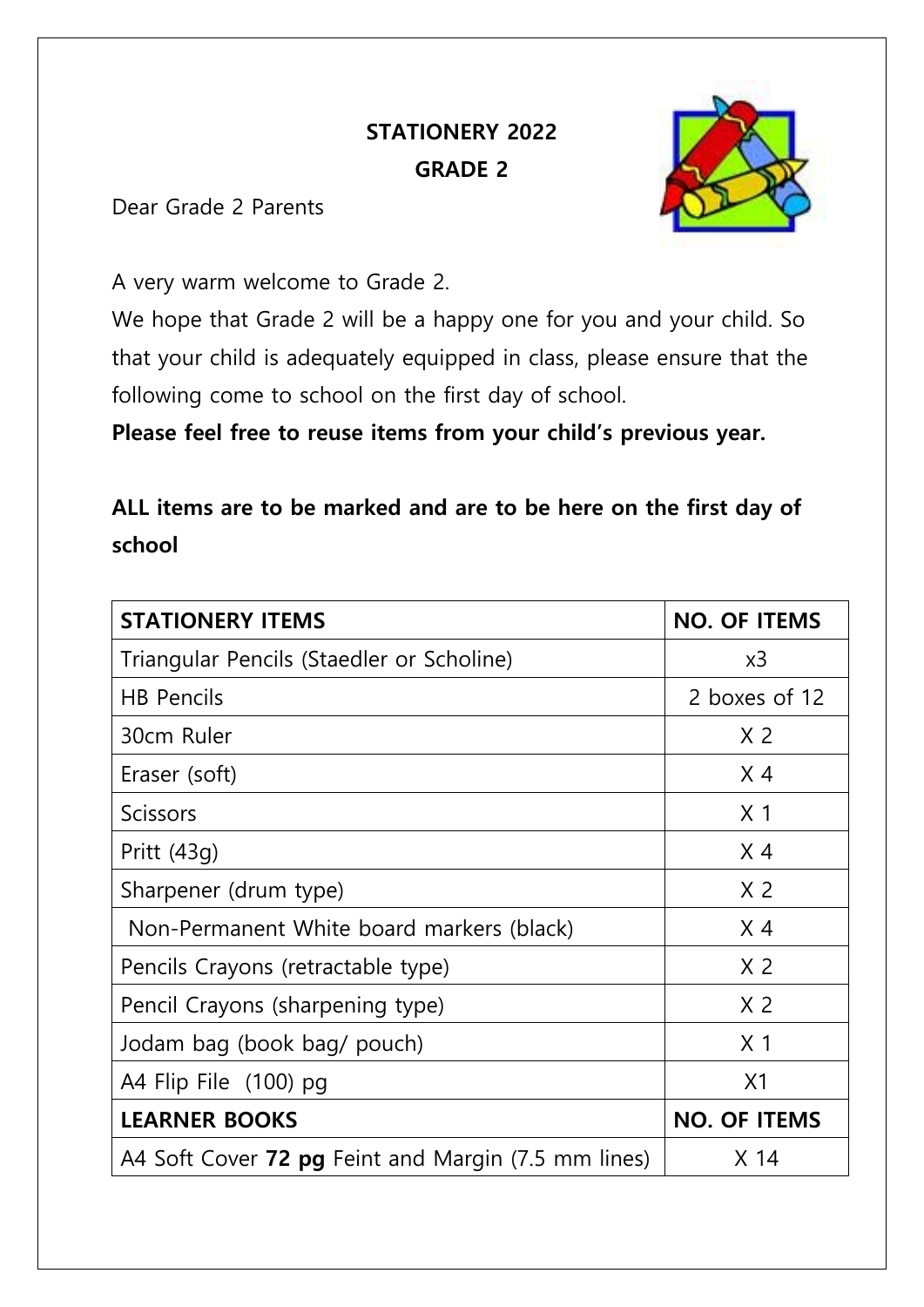| A4 Hard Cover 96 pg Feint and Margin (7.5mm | X <sub>1</sub> |
|---------------------------------------------|----------------|
| lines)                                      |                |
|                                             |                |
| <b>ART</b>                                  |                |
| Paint: Staedler 12 Water colour set         | X <sub>1</sub> |
| Panit brush: Medium size                    | X <sub>1</sub> |
| Pentel Oil Pastels (12 colours)             | X <sub>1</sub> |
| Old oversize t - shirt for art              | X <sub>1</sub> |
| A3 Flip File                                | X <sub>1</sub> |
| Craft Glue (squeeze bottle type)            | X <sub>1</sub> |
| A4 pack of black paper (50 sheets)          | X1             |
|                                             |                |
| Cotton wool roll                            | X <sub>1</sub> |
| Roll of brown paper                         | X <sub>1</sub> |
| <b>OTHER</b>                                |                |
| Box of tissues                              | X <sub>2</sub> |
| Pack of wet wipes                           | X <sub>2</sub> |
| <b>Hand Sanitizer</b>                       | X <sub>1</sub> |
| Chair bag                                   | X <sub>1</sub> |
| Unifix blocks                               | X 1 pack       |
| A4 white paper                              | X 2 reams      |
| Puzzle 50 - 100 piece                       | X <sub>1</sub> |
| Stickers (stars)                            | X1             |
| Stickers (motivational)                     | X1             |
| HOME (Please keep at home with you)         |                |
| Plastic (to cover books when sent home)     |                |